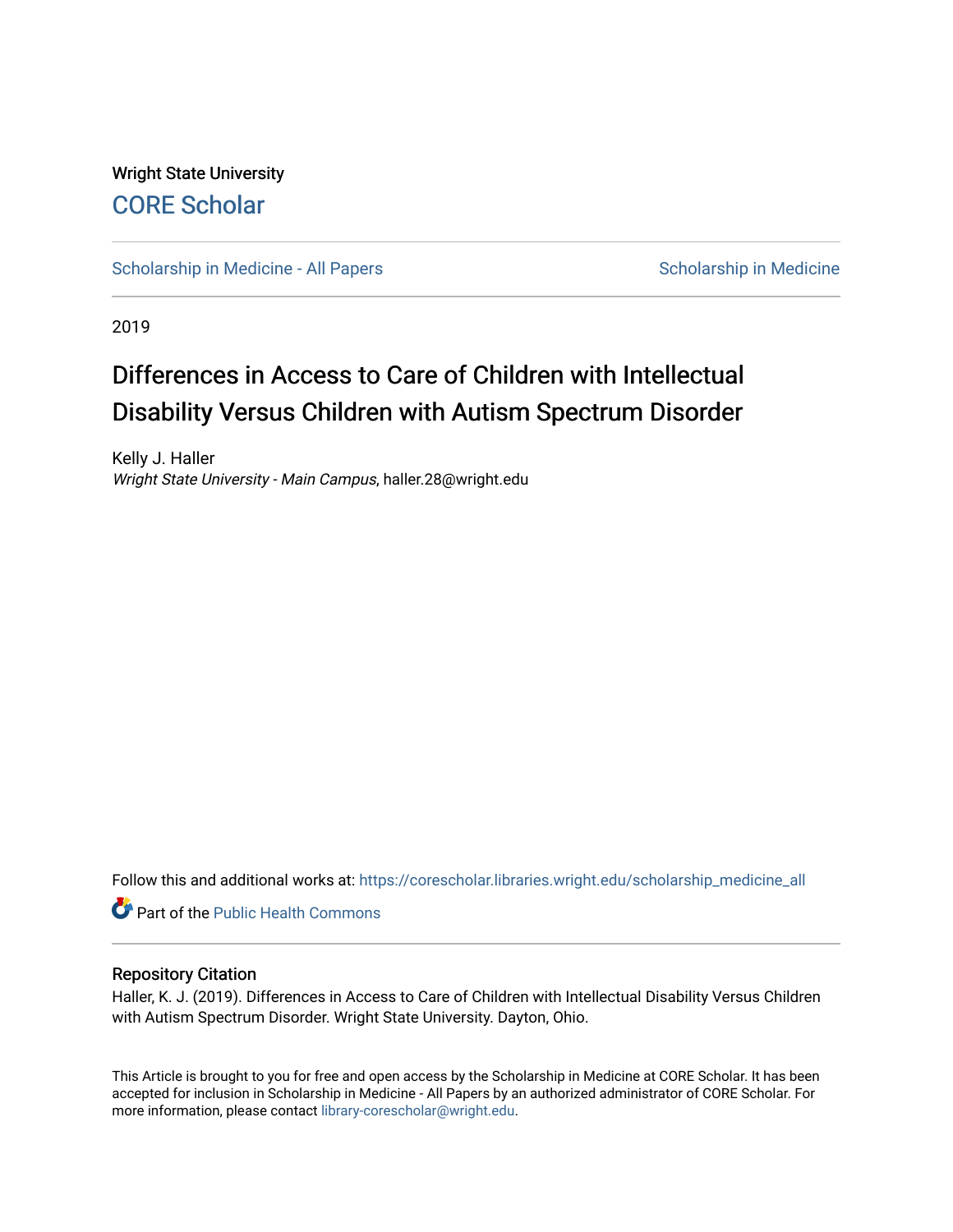# **Differences in Access to Care of Children with Intellectual Disability Versus Children with Autism Spectrum Disorder**

Kelly Haller

John C. Duby, MD, Professor and Chair of Pediatrics

Research Track: Population Health

*Scholarly Project Final Report*

☒ **By checking this box, I indicate that my mentor has read and reviewed my final project report prior to submission**

#### **Abstract**

*Objective:* With the increase in ASD awareness and diagnosis, concerns are raised as to whether children with ID have more unmet health care needs than children with ASD. The purpose of this study was to assess the unmet health care needs of children with ID compared to children with ASD and whether inconsistent health insurance coverage is associated with any differences. *Methods:* The 2016-2017 NSCH identified children with diagnoses of ID and ASD (with or without ID). Caregivers were asked if the child had an unmet need for health care during the past 12 months, and the type of care that was not received. Caregivers were asked if a child had consistent health insurance coverage during the past 12 months. Adjusted odds ratios (AOR) and 95% confidence intervals for needed health care not received were calculated and adjusted for sex of the child, insurance, and parent's highest education level.

*Results:* In the 2016-2017 NSCH, the frequency of ID and ASD was 1.05% and 2.6%, respectively. Children with ID had 4.72 (95% CI: 1.93-11.49) times the odds of needing medical care and not receiving it as children with ASD (with or without ID). Similar odds ratios resulted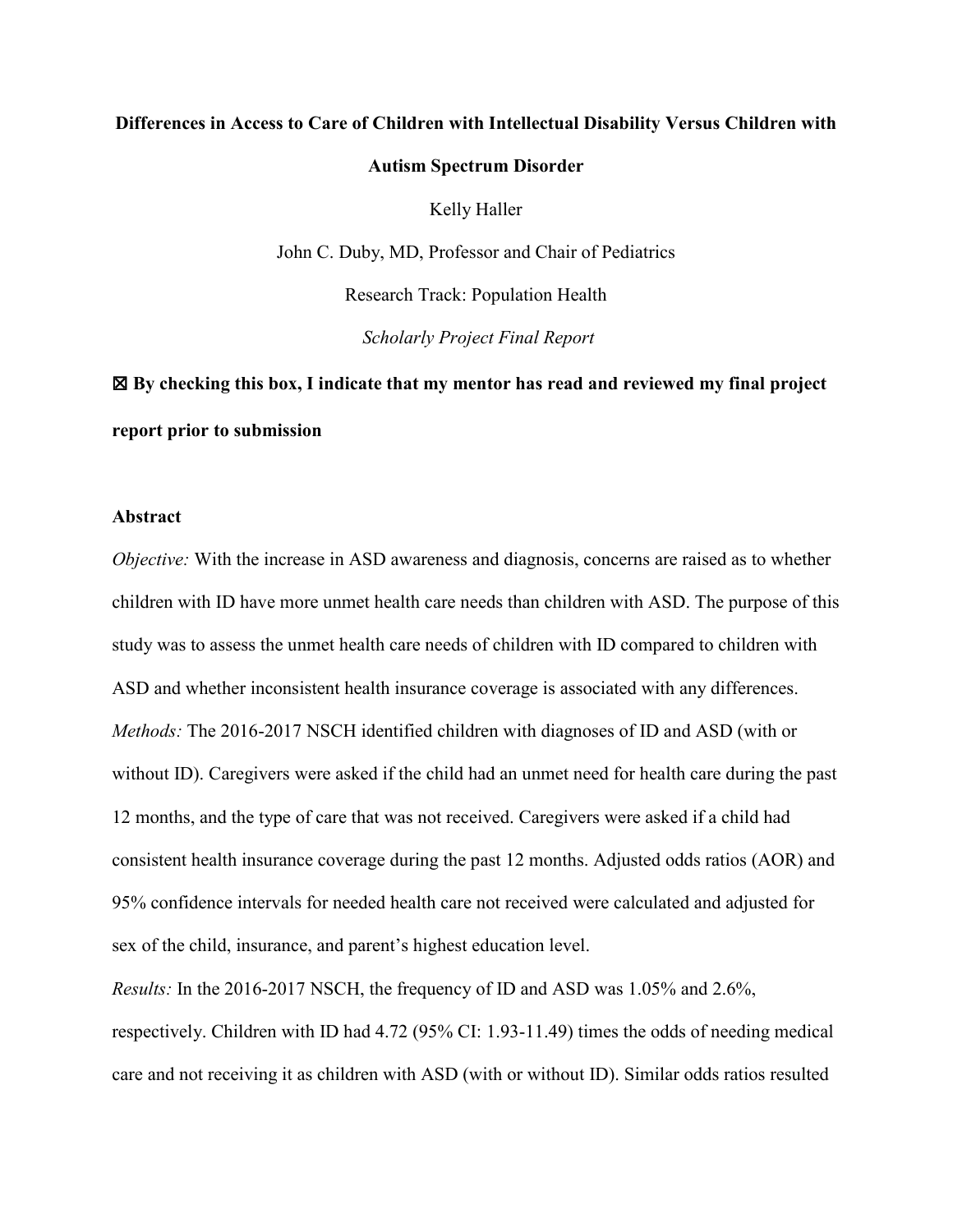for the other categories, with the exception of mental health where children with ID had 0.41 (95% CI: 0.19-0.92) times the odds of needed but unmet mental health care compared to children with ASD. In addition, children with ID had 0.36 (95% CI: 0.19-0.72) times the odds of having consistent health insurance compared to children with ASD during the past 12 months.

Key Words: Intellectual Disability, Autism Spectrum Disorder, Children with Special Health Care Needs, National Survey of Children's Health

#### **Introduction/Literature Review**

#### Introduction

With the increase in autism spectrum disorder (ASD) awareness and diagnosis, the question arises as to whether children with other disabilities are receiving the services and care they need. Particularly, the question arises as to whether children with intellectual disability (ID) are receiving fewer necessary services and less coordinated care than children with ASD. Additionally, it was questioned whether children with ID have consistent insurance that allows them to access the care they need. This study is a secondary data analysis of the 2016-2017 National Survey of Children's Health (NSCH) in order to develop a response to this question. Autism Spectrum Disorder and Intellectual Disability

Developmental delay and disabilities are chronic conditions that have an early onset in life and present with challenges in motor, language, cognitive, or behavioral development that affect a child's ability to carry out age-appropriate activities.<sup>1</sup> Both autism spectrum disorder and intellectual disability are types of developmental disabilities. ASD is diagnosed when a child has social communication and interaction deficits, restricted behaviors, and repetitive behaviors.<sup>2</sup> A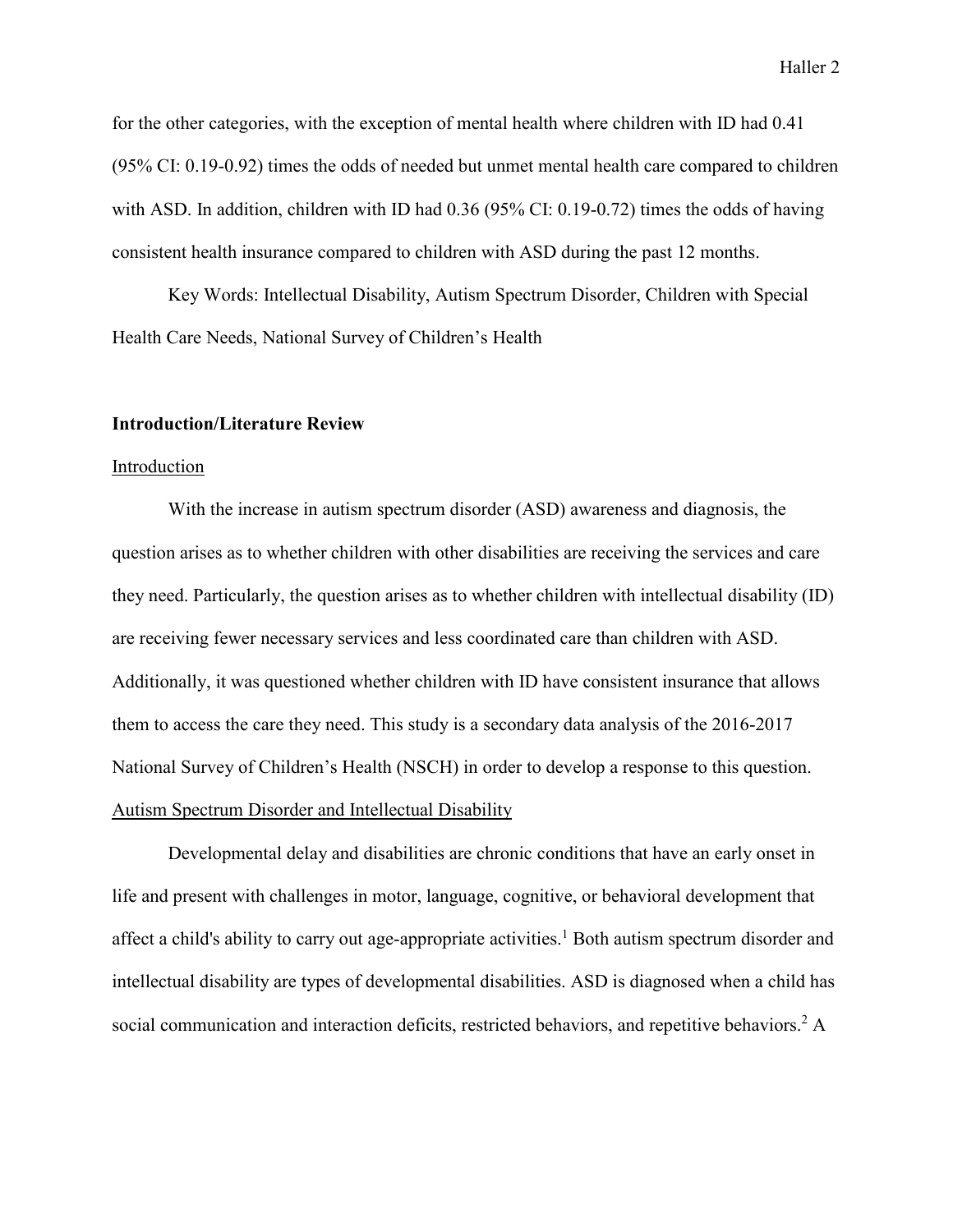diagnosis of ID is made when a child is noted to have impaired general mental abilities and impaired adaptive functioning throughout development.<sup>2</sup>

The National Survey of Children's Health (NSCH) is a representative survey of children between the ages of zero and seventeen that compiles data at national and state levels on multiple issues concerning children's health. The 2016-2017 NSCH data shows that approximately 2.8% of children have a parent-reported diagnosis of ASD.<sup>3</sup> The 2016-2017 NSCH data reports that  $1.2\%$  of surveyed families reported a diagnosis of ID.<sup>3</sup> Of note, the CDC and NSCH studies have shown an increase in ASD diagnosis.<sup>4</sup> Multiple factors have contributed to this increase, including increased parental awareness, broadening of diagnostic criteria, and increased detection by physicians at earlier ages.<sup>4</sup>

#### Special Health Care Needs of Children with ID and ASD

 Children with special health care needs (CSHCN) require specialized care and require additional health care and therapy, such as speech, occupational, or physical therapy, through multiple service providers. Coordinated care is important to address the many needs of these children. Early intervention in children with either ASD or ID has been found to be beneficial in children's development.5

Individuals diagnosed with an intellectual disability are more likely to also have coexisting physical disabilities, hearing problems, vision impairments, mental health issues, and communication disorders than individuals in the general population.<sup>6</sup> It is suggested that children with intellectual disabilities receive surveillance and potential care from a team of physicians, speech and language pathologists, behavioral therapists, occupational therapists, physical therapists, educators, and social workers.<sup>7</sup>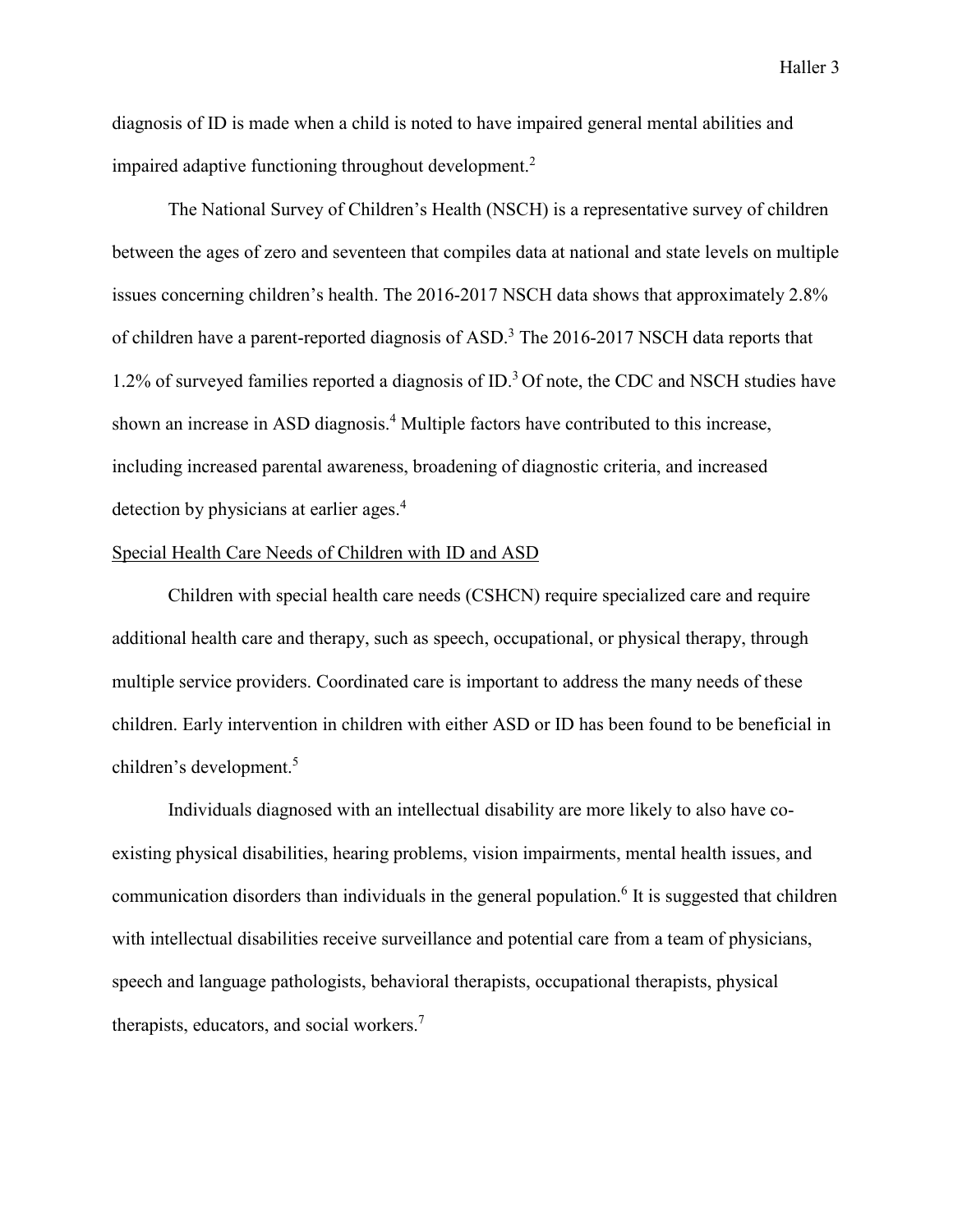#### Unmet Needs

Unmet health care service needs include inability to access necessary services for a child or family, such as therapy services (occupational, speech, physical, or language), prescription medicine, respite care, or mental health care.<sup>8</sup> Specifically regarding therapy, 21.6% of CSHCN between the ages of zero and four had unmet needs for physical, occupational, or speech therapy, based on the  $2009-2010$  NSCH.<sup>9</sup>

Significant previous research has been done comparing the needs of children with ASD to children with other specialized health care needs in general. A previous study using data from the 2016 NSCH showed that children with ASD can have four times as many unmet healthcare needs as children without.<sup>10</sup> Parents of children with ASD were more likely to report difficulty using health care services, inadequate insurance coverage, lack of coordinated care, and shared decision making compared to parents of children with other developmental disabilities in general or mental health conditions.<sup>11</sup> 2016 NSCH data showed that children with ASD were less likely to meet the criteria to have a medical home than other children and were less likely to get necessary referrals for specialty care.<sup>4</sup> Interestingly, a previous study did find that families of children with ASD expressed greater dissatisfaction than families of children with other developmental disabilities regarding communication and coordination of care with their child's primary care physician and were more likely to express having unmet needs.<sup>12</sup>

Insurance access, adequacy, and consistency play a role in a child's health care needs being met. State health policy regarding sufficient insurance coverage is important route to ensuring access to care for CSHCN.13,14 Parents of children with ASD increasingly reported inadequate insurance coverage compared to parents of children with ID in the 2009-2010  $NSCH.<sup>15</sup>$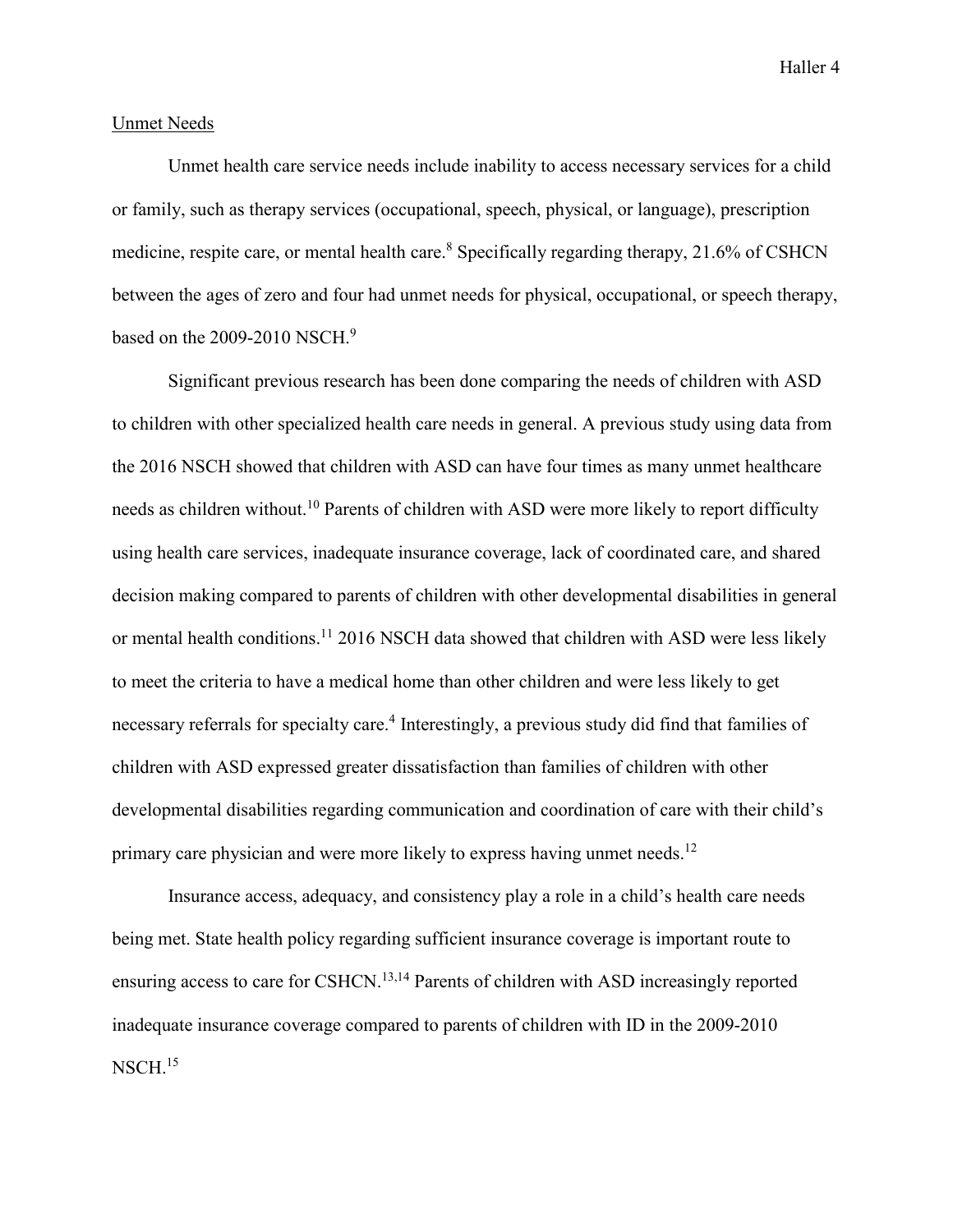#### Importance of Care Coordination

Care coordination, most effective when care is received in a medical home, results in more specialty health care needs being met for CSHCN.<sup>16</sup> Care coordination is also associated with decreased odds of functional disability among children with special needs.<sup>17</sup> Increasing access to and coordination of necessary health care services after a child is diagnosed with ASD or ID could improve the outcomes for the child and family.<sup>9</sup>

#### **Hypothesis**

With the increase in ASD awareness and diagnosis, concerns are raised as to whether children with ID have more unmet health care needs than children with ASD. The purpose of this study was to assess the unmet health care needs of children with ID compared to children with ASD and whether inconsistent or inadequate health insurance coverage is associated with any differences. Coordination of care was also studied regarding the two groups. No formal studies have been published regarding the unmet needs of children with a sole diagnosis of ID. This study is a novel approach that intends to consider these children and whether their needs are being met. It was hypothesized that children with a diagnosis of ID will have more unmet health care needs and less consistent and adequate insurance than children with a diagnosis of ASD.

This study will provide pediatricians and parents with information regarding whether CSHCN are receiving the care they require, and whether there is a difference between care received by children with ID versus children with ASD. This study is innovative in assessing access to care of children with ID, as no available literature addresses this issue.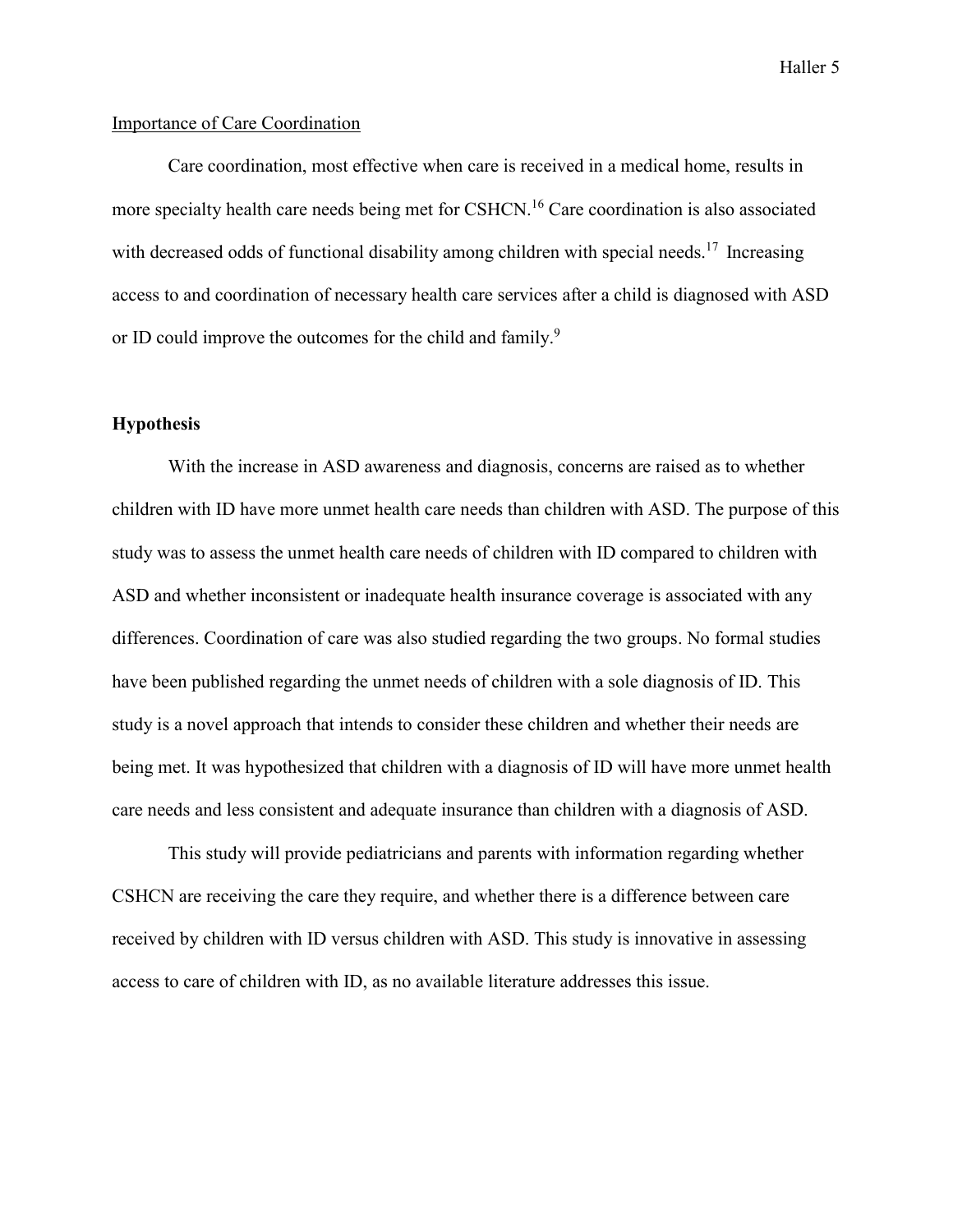#### **Methodology**

#### Data and Participants

The National Survey of Children's Health (NSCH) is conducted by the U.S. Census Bureau, with participation of 71,811 families in the 2016-2017 survey period, providing information on a child in the home. Families were initially contacted with a pre-survey screener mailed to their home asking about the four youngest children in each family, with one child then being randomly chosen to be the focus of the full survey. Parents or caregivers (hereafter referred to as "parents") then answered questions about the one child on a secure website. Additional details about the survey methodology are available elsewhere from the Health Resources and Services Administration at https://mchb.hrsa.gov/data/national-surveys/data-user.

#### Measures

This study is a secondary analysis of publicly available data. The number of questions asked to each family varied, as specific answers to certain questions indicated families should answer another question set or allowed them to skip a question set. The full data set from the 2016-2017 NSCH set was obtained in order to analyze the pertinent question sets and data. 22 items from this survey were statistically analyzed for this study. A full list of questions used to create outcome measures for this study is included in Table 2 in the Appendix.

#### Data Analysis

The 2016-2017 NSCH identified children with diagnoses of ID (n=425) and ASD (with or without ID, n=1853). All analyses were run based on the unweighted sample. Responses to a question coded in SPSS Software as "90" (not in universe aka not asked to age group of responder) or "99" (missing d/t respondent or system errors, or no valid answer) were excluded from analysis. Univariate analyses were performed with Pearson's Chi-Squared Test for all data.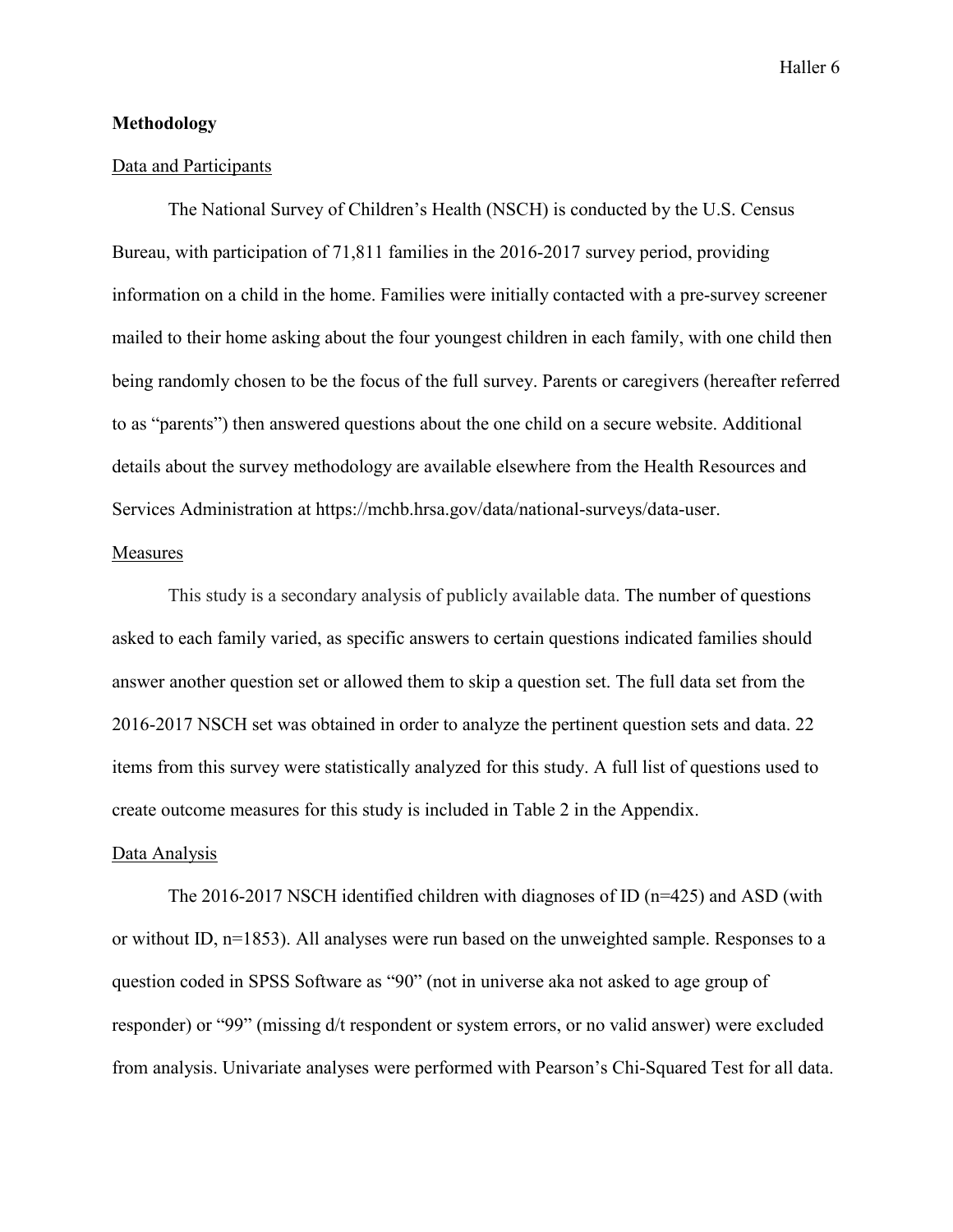Adjusted odds ratios (AOR) and 95% confidence intervals were calculated for all variables with significant Chi-Squared results ( $p<0.05$ ). All odds ratios were adjusted for sex of the child, insurance (public versus private), and highest level of education among reported adults.

#### **Results**

All data discussed below are included in Table 2 in the Appendix.

#### Reporting of Disabilities

Children with ID had 5.26 (95% CI: 3.53-7.87) the odds of having parents more likely to consider their child to have a developmental delay than the parents of children with ASD. Additionally, the children with ID had 2.79 (95% CI: 1.90-4.10) times the odds of having parents who described their child's developmental disability as severe rather than mild as the parents of children with ASD.

### Special Health Care Needs of Children with ID and Children with ASD

The NSCH used the Children with Special Health Care Needs (CSHCN) screener to assess what services children may qualify for, which reflects the federal Maternal and Child Health Bureau's consequences-based definition of CSHCN to comprehensively assess children's needs. Children with ID had 1.96 (95% CI: 1.51-2.56) times the odds of qualifying as having functional limitations as children with ASD. Additionally, children with ID had 1.42 (95% CI: 1.10-1.84) times the odds of qualifying for specialized therapy as children with ASD.

Many children with special health care needs receive special services such as speech, occupational, or behavioral therapy to meet their developmental needs. In the past twelve months, 91.9% of children with ID and 88.1% of children with ASD received special services,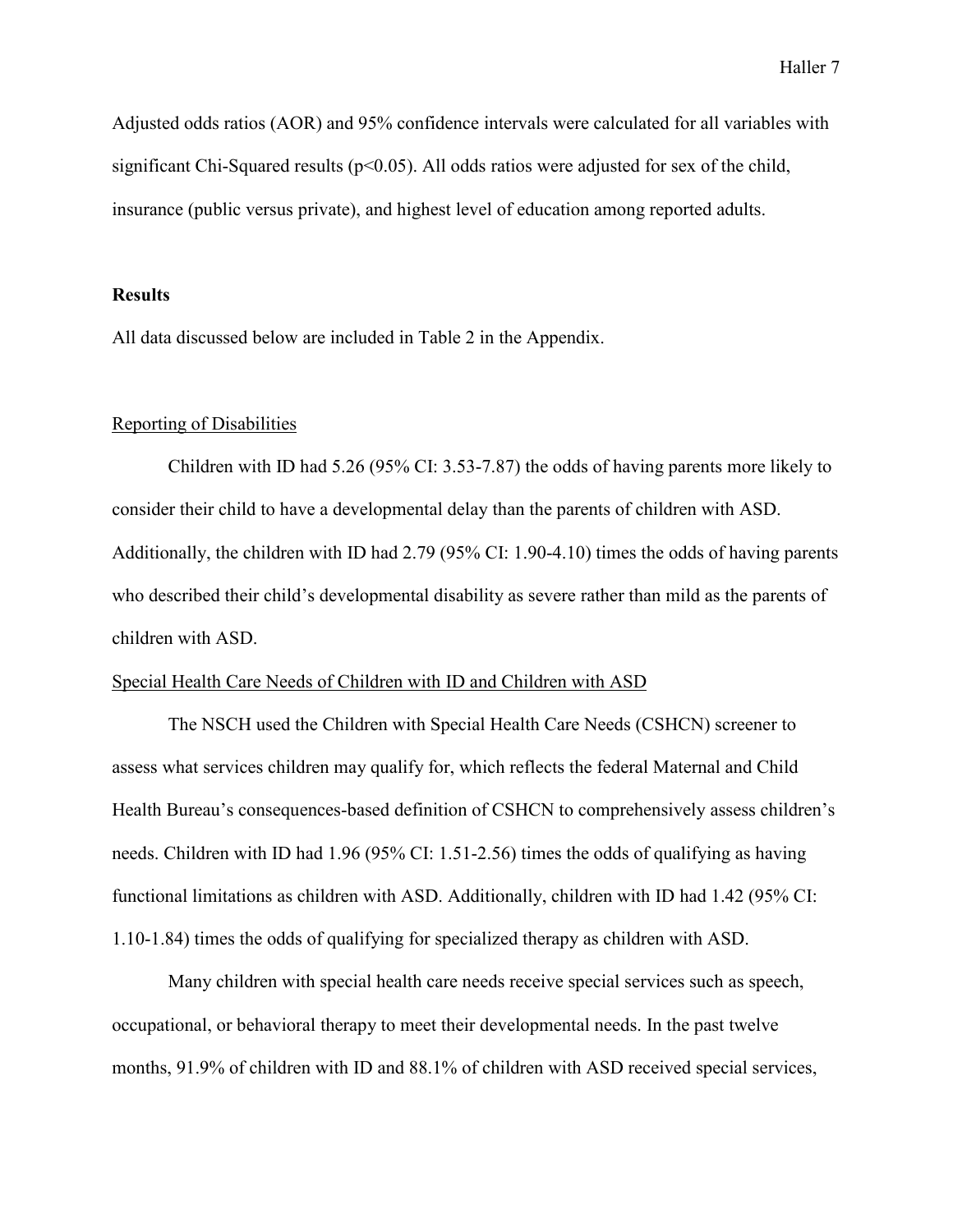such as speech, occupational, or behavioral therapy ( $p<0.05$ ). Children with ID were more likely to need these special services beginning at a younger age. Children with ID had higher odds of receiving these special services before the age of three as opposed to between the ages of three and five (OR: 2.17, 95% CI: 1.66-2.85) and between the ages of six and seventeen (OR: 2.48, 95% CI: 1.75-3.51) compared to children with ASD.

Children with ID had 1.33 (95% CI: 1.02-1.73) times the odds of having a doctor spend 20 minutes with them during a preventive check-up rather than less than 20 minutes compared to children with ASD. Children with ID had 2.02 (95% CI: 1.30-3.13) times the odds of having parents who felt that their child's doctor always spent enough time with their child rather than just sometimes or never compared to parents of children with ASD.

Children between the ages of 12 and 17 with ID had 0.61 (95% CI: 0.43-0.87) times the odds of having time alone with their health care provider during their last check-up as children with ASD.

Unlike other medical needs, children with ID were less likely to need mental health care, and consequently, less likely to receive it. Of children with special health care needs, children with ID had 1.63 (95% CI: 1.22-2.19) times the odds of not qualifying to need mental health care as children with ASD. Children between the ages of 3 and 17 with ID had 2.43 (95% CI: 1.90- 3.12) times the odds of not receiving mental health care in the past 12 months but not needing to rather than receiving mental health care during this time compared to children with ASD. Unmet Needs

# Children with ID had 4.72 (95% CI: 1.93-11.49) times the odds of needing medical care and not receiving it as children with ASD (with or without ID). Similar odds ratios resulted for the other categories, with the exception of mental health where children with ID had 0.41 (95%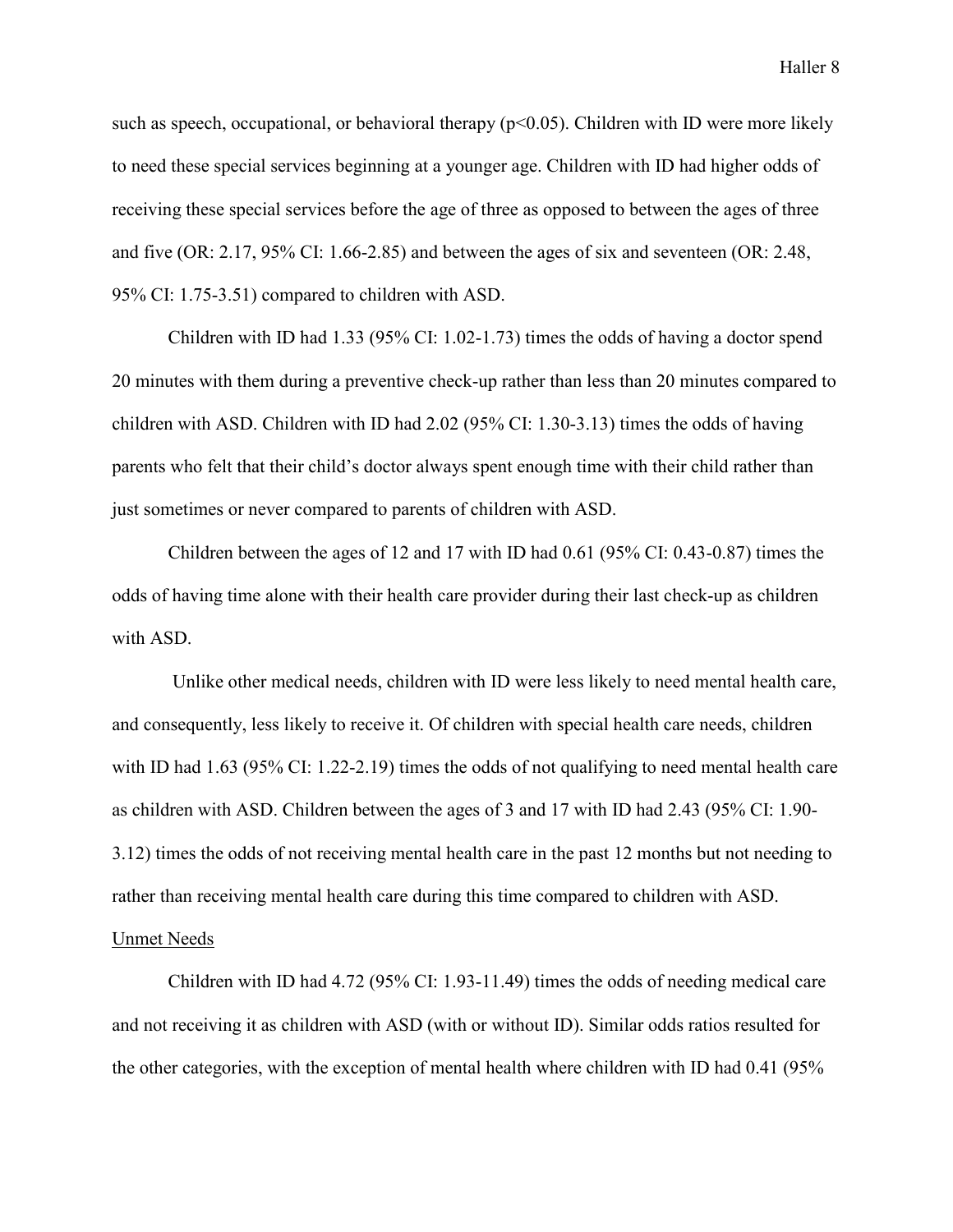CI: 0.19-0.92) times the odds of needed but unmet mental health care compared to children with

ASD. The results for the unmet needs of care are shown in Table 1 and displayed in a Forest Plot

in Figure 1.

*Table 1. Odds of Having Unmet Basic Health Care Needs for Children with ID Compared to* 

*Children with ASD*

| Needed Health Care Not Received: | p Value   | <b>AOR</b> | <b>Confidence Interval</b><br>(95%) |
|----------------------------------|-----------|------------|-------------------------------------|
| Medical Care                     | $p=0.001$ | 4.72       | 1.93-11.49                          |
| Dental Care                      | $p=0.000$ | 4.67       | 2.03-10.75                          |
| Vision Care                      | $p=0.026$ | 2.81       | 1.13-6.99                           |
| <b>Hearing Care</b>              | $p=0.006$ | 4.52       | 1.55-13.16                          |
| <b>Mental Health Services</b>    | $p=0.029$ | 0.41       | $0.19 - 0.92$                       |

*Figure 1. Forest plot displaying Odds of Having Unmet Basic Health Care Needs for Children with ID Compared to Children with ASD*

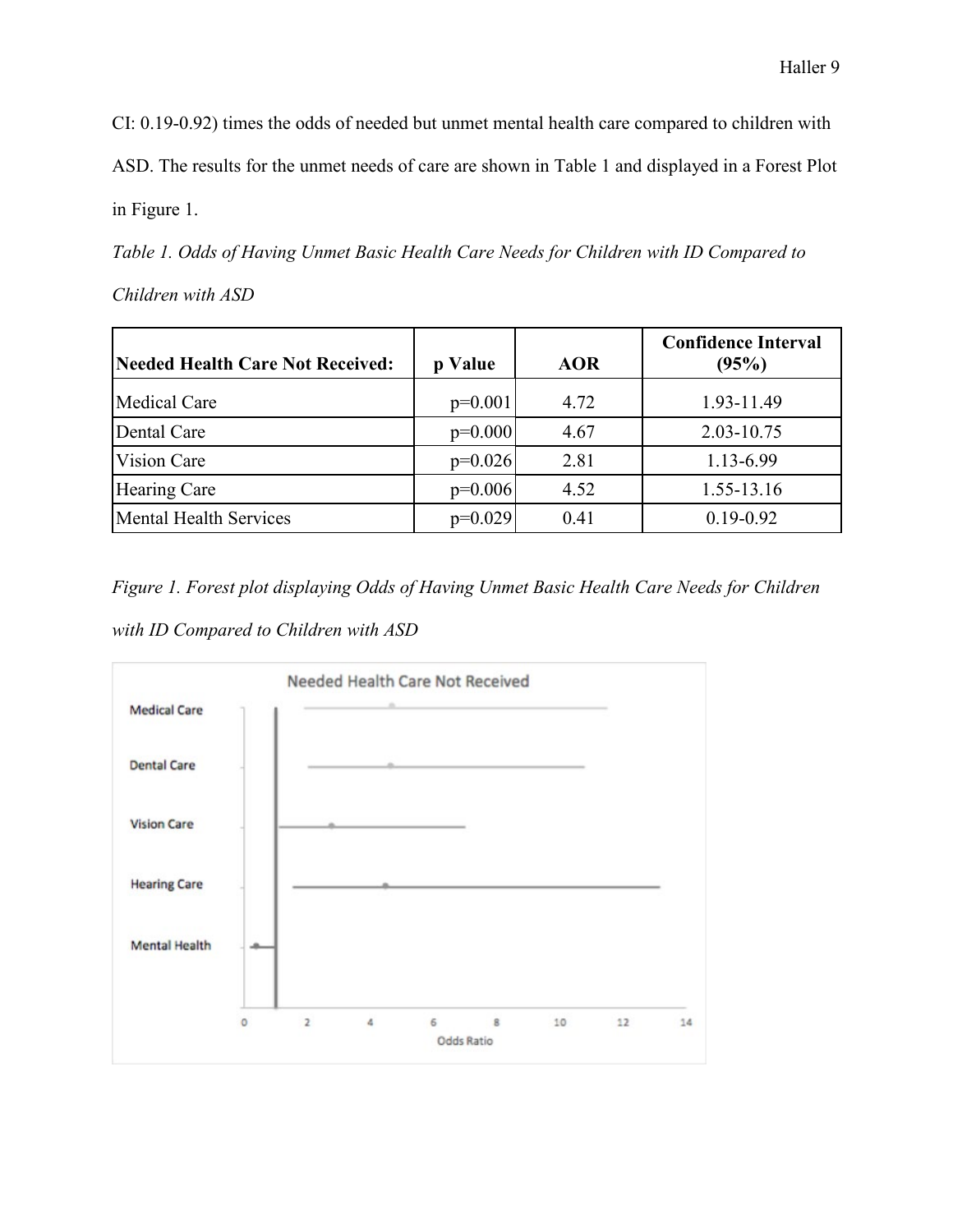Access and visits to specialists also varied. Children with ASD had more difficulty getting to see a specialist other than a mental health professional, as children with ID had 0.51 (95% CI: 0.28-0.92) times the odds of needing to see such a specialist but not doing so rather than seeing a specialist as children with ASD.

Insurance plays a role in children having their health care needs met. Children with ID had 0.36 (95% CI: 0.19-0.72) times the odds of having consistent health insurance during the past 12 months as children with ASD. Assessing whether a child's current insurance coverage met his or her health needs was not statistically significant ( $p=0.135$ ). Assessing whether a child's current insurance coverage allows him or her to see a needed provider was also not statistically significant  $(p=0.151)$ .

#### Care Coordination

Children with ID had 0.67 (95% CI: 0.51-0.88) times the odds of having parents who desired extra help with arranging or coordinating their child's care among different health care providers and/or services in the past twelve months as children with ASD.

Children with ID had 1.91(95% CI: 1.08-3.38) times the odds of having parents who felt their child's doctor(s) always made it easy for them to raise concerns or disagree with recommendations as children with ASD as opposed to never making it easy for them. Additionally, children with ID had 2.17 (95% CI: 1.19-3.95) times the odds of having parents who felt their child's doctor(s) always worked with them to decide health care or treatment options than children with ASD. 24.8% of children with ID had parents that were satisfied with communication between their child's doctor(s) and school, child care provider, or special education program compared to 18.8% of children with ASD ( $p<0.05$ ). However, when adjusting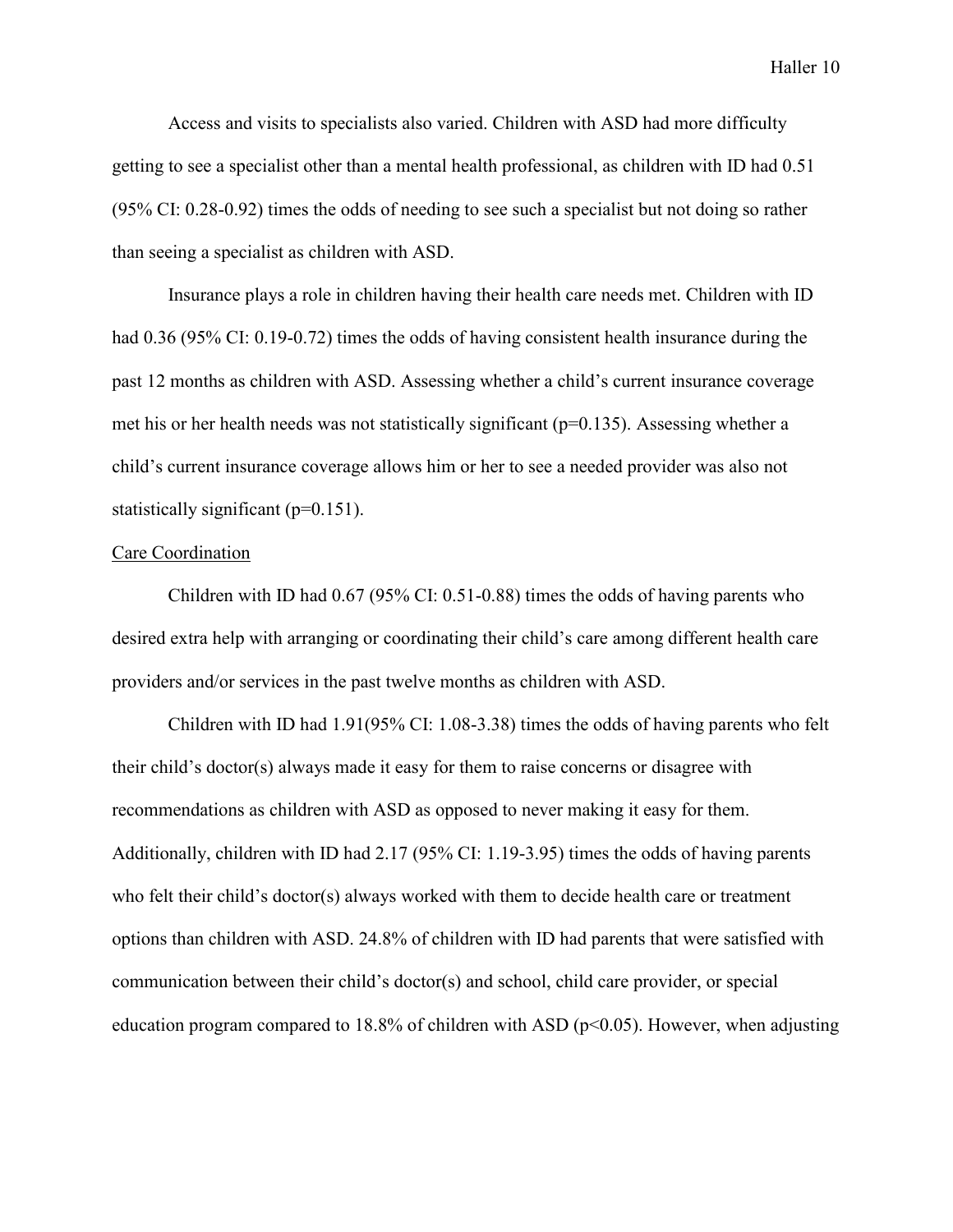for sex of the child, insurance, and parent's highest education level, the difference in percentages was not statistically significant.

#### **Discussion**

This study assessed whether children with ID and children with ASD have differences in their unmet health care needs, insurance access, and care coordination. Though ASD has higher prevalence than ID in children in the United States, children with ID have more functional limitations and need more specialized therapy as shown by the CSHCN screening assessment. Results show that children with ID are more likely to need and therefore more likely to receive specialized services such as speech, occupational, and/or behavioral therapy, as well as at a younger age, than children with ASD. This study shows that children with ID have parents who view their children as having higher needs and more severe developmental delays, which could contribute to parents of children with ID needing to provide more at-home care.

The results from this study show that children with ID are having longer-lasting doctor visits than their counterparts with ASD. It is proposed that this may be influenced by the often additional comorbid health conditions faced by children with ID more so than children with ASD. The parents of children with ID are more pleased with the amount of time their child's doctor spends with their child as well. Though children with ID between the ages of 12 and 17 are having less one-on-one time alone with their physician than children with ASD, individuals with ID are known to rely on support providers to identify health care concerns, communicate with health professionals, and engage in health-promoting behaviors.<sup>18</sup>

Regarding unmet health care needs, the results from this study show that children with ID have greater unmet medical, dental, vision, and hearing care needs than children with ASD.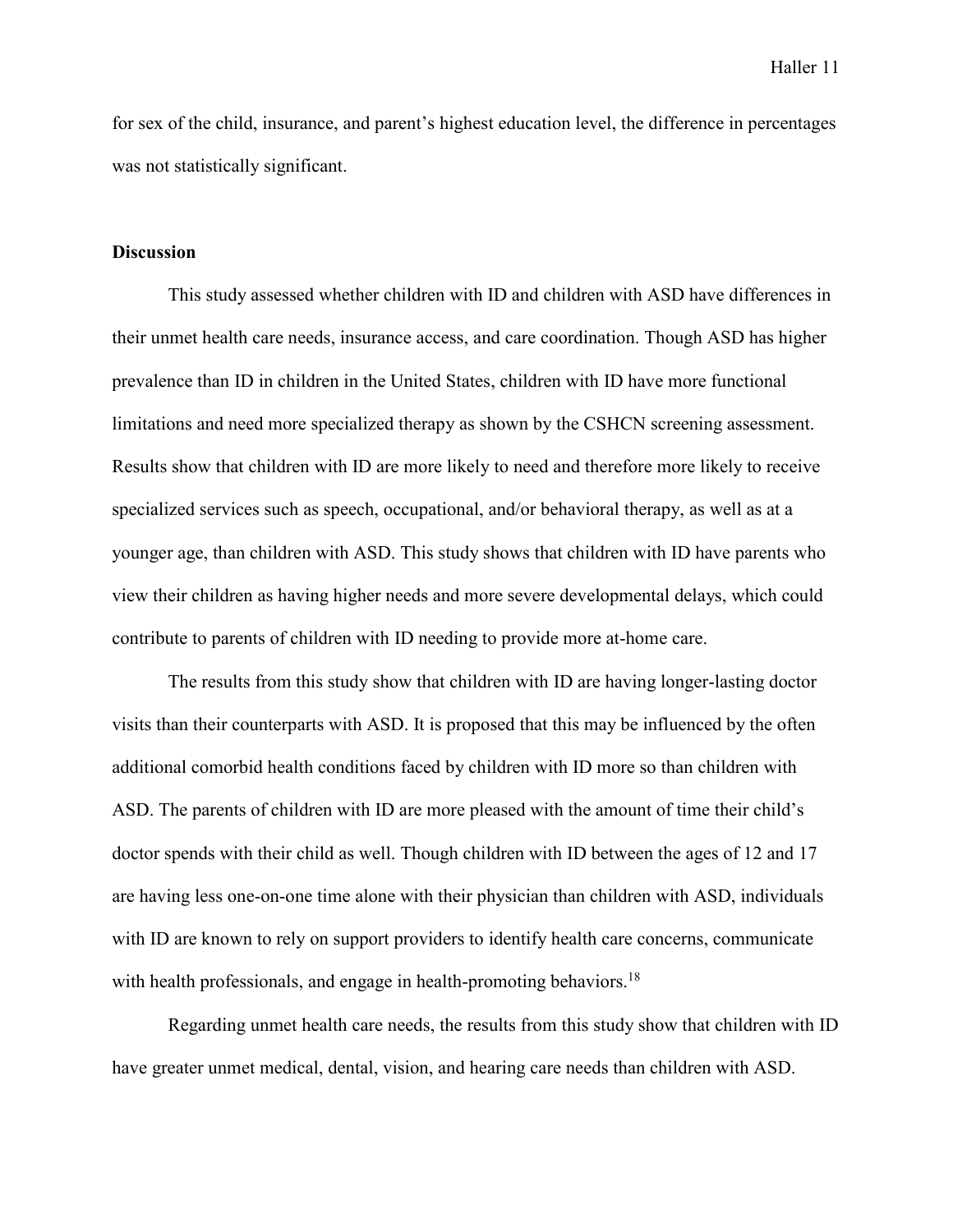Children with ASD, however, had greater unmet health care needs in receiving mental health care and specialist care other than mental health care. One notable area where the needs of children with ID and ASD differ is mental health care, with children with ASD being more likely to require care from a mental health professional.<sup>19</sup> The results from this study continued to support that. Children with developmental delay in need of developmental therapies have been shown to have increased parent-reported unmet health care needs.<sup>9</sup> Successful ways to increase the amount of care needs being met for CSHCN is through increasing coordinated care, especially through the creation of a family medical home and ensuring a child's access to insurance.1,11,16,17

Insurance plays a role in children having their health care needs met.<sup>20</sup> Analysis showed that children with ID were less likely to have consistent health insurance coverage during the past twelve months. No statistical significance was found between the two groups of children and whether the coverage met their needs or allowed them to see needed providers, though a previous NSCH survey (2009-2010) found that children with ASD were more likely to have inadequate insurance coverage. Cost or insurance issues are a significant barrier holding children with developmental delays under the age of four back from receiving needed therapies.<sup>9</sup> Since CSHCN utilize the largest amount of pediatric health care services, having health insurance that is consistent, affordable, and adequate is vital to these children.<sup>20</sup>

The children with ID have parents who feel more comfortable raising concerns with their child's doctor and working with the providers to decide care and treatment. The results showing that only 24.8% of children with ID and 18.8% of children with ASD had parents that were satisfied with communication between their child's doctor(s) and school, child care provider, or special education program suggests that the communication occurring is more positively viewed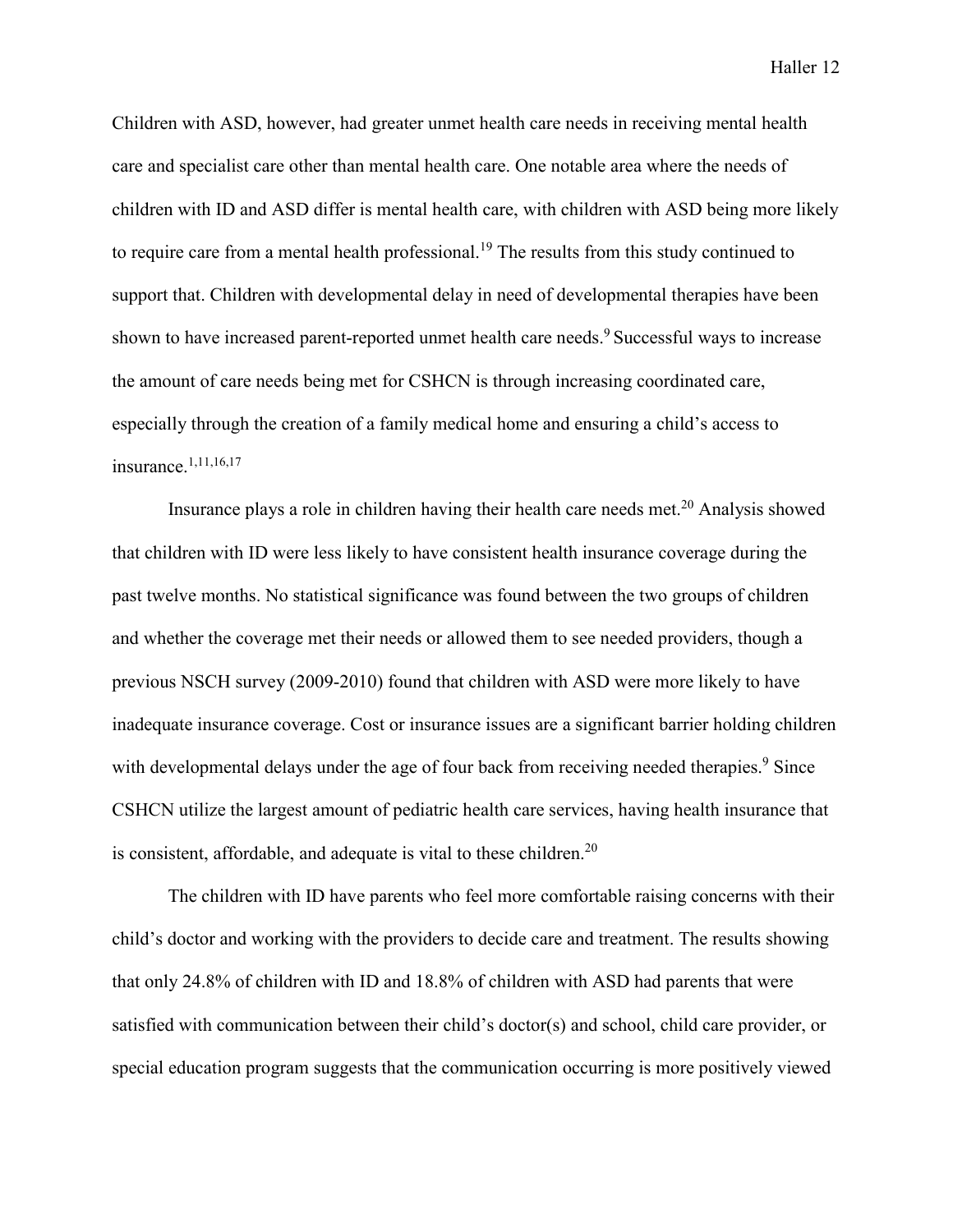by the parents of children with ID, but severely lacking for both children with ID and ASD. Results also showed that parents of children with ASD are more likely to desire additional help when managing their child's care between healthcare providers. The previous study done by Liptak and colleagues, however, did find that families of children with ASD are more likely to express dissatisfaction about care coordination and communication, as well as share more negative reviews.<sup>13</sup> Another difficulty in care coordination for children with ASD is that these children are less likely to meet the criteria for a medical home than other children.<sup>6</sup> The increased behavioral challenges of children with ASD may be driving the results found, resulting in challenges to access of services for the families of children with ASD. However, there is no data supporting this supposition. Increasing opportunities for children with ASD and their families to utilize a medical home could help improve outcomes for both these children and their families.<sup>9</sup>

Due to the nature of the recent changes to the NSCH made before the 2016-2017 survey, comparisons of data from this survey set and data from previous years are unable to be made. It will be interesting, however, to compare the results of the 2016-2017 survey with any future survey data put out by the NSCH. Additionally, it may be possible to use this research to develop a tool for health care providers to assess the unmet needs of children with ID and ASD during routine visits and provide referrals or suggestions for ways to meet any unmet needs.

This study was a secondary analysis of a national survey dataset. Being a cross-sectional study, a major weakness is the lack of a true cause and effect relationship, making any associations found difficult to interpret. Additionally, incidence is unable to be studied, and only prevalence of a disease can be evaluated. The timing of the survey collection may not be representative of the nation's population at all times. Bias is also a possibility when it comes to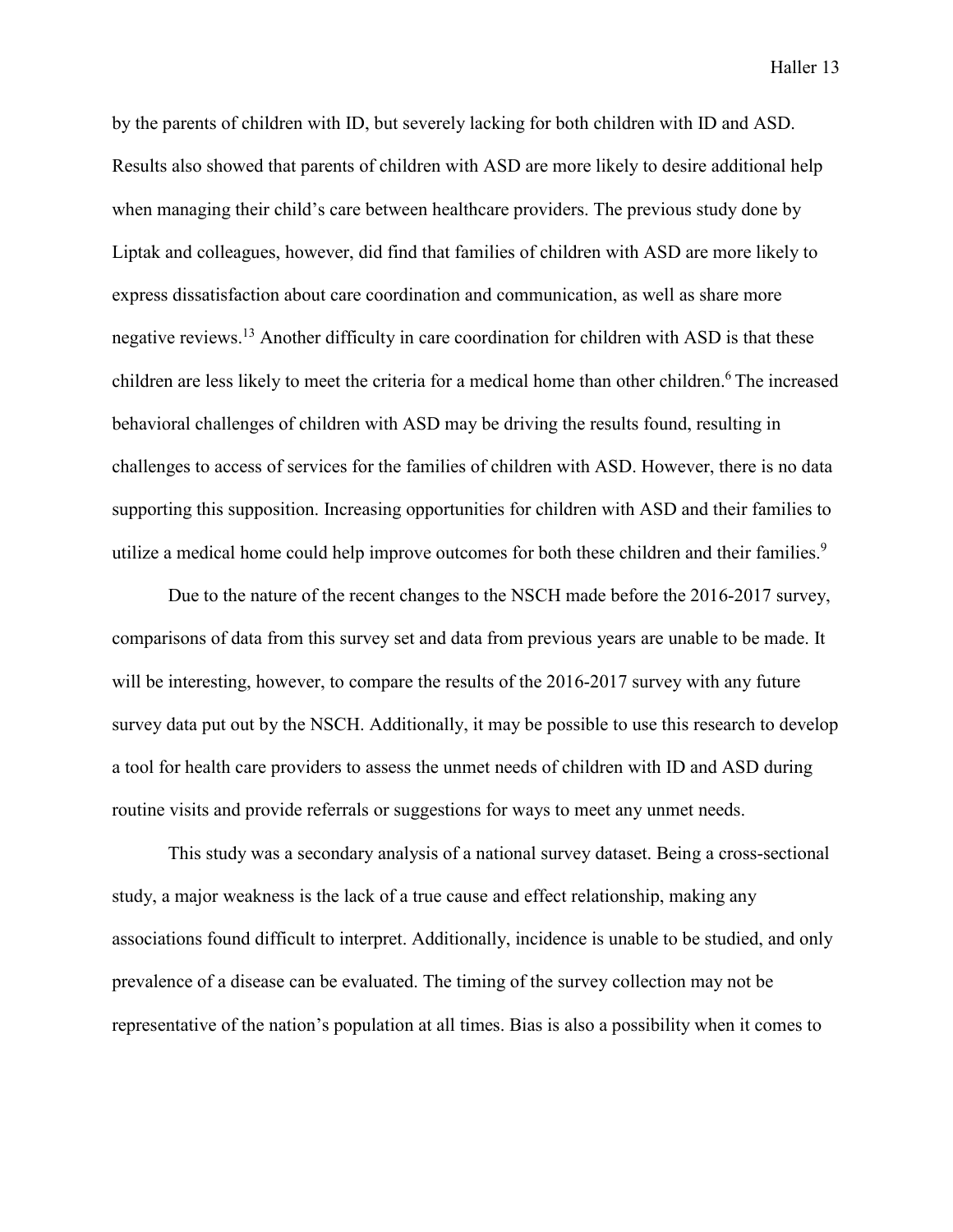cross-sectional studies, especially in a dataset such as the NSCH, where parents are the reporters of all data.

#### **Conclusion**

Children with ID are more likely to have unmet healthcare needs for medical, dental, hearing, and vision care than children with ASD. This suggests children with ID, more so than those with ASD, have unmet basic health care needs. Additionally, children with ID are less likely than children with ASD to have consistent health insurance, which hinders their ability to receive quality, sufficient care. Children with ASD, however, are more likely to have unmet mental health care needs and access. Additionally, these children are less likely to have coordinated care or aspects of a medical home in place.

This information will be helpful to health care providers and parents of children with ID and ASD. By understanding the unmet needs of children with ID and ASD, providers and parents can develop resources for meeting health care needs.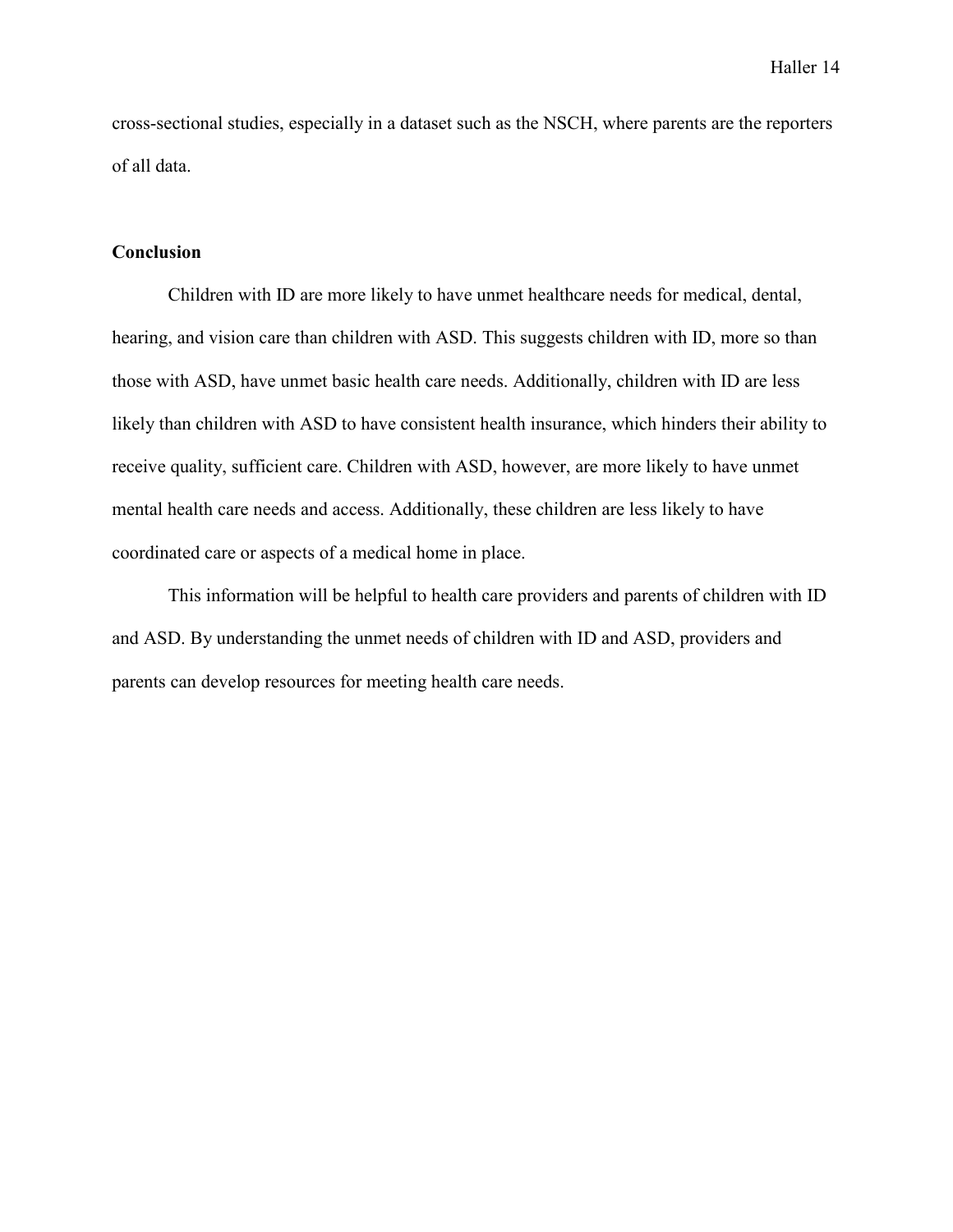## **Appendix**

| <b>Variable</b>                                                                                                                                    |                                                                                                             | <b>Children</b><br>with ID<br>$(n(^{0}/_{0}))$ | <b>Children</b><br>with ASD<br>$(n(^{96}))$ | <b>Children</b> with<br><b>ID</b> vs Children<br>with ASD,<br><b>AOR</b> (95% CI) |
|----------------------------------------------------------------------------------------------------------------------------------------------------|-------------------------------------------------------------------------------------------------------------|------------------------------------------------|---------------------------------------------|-----------------------------------------------------------------------------------|
| <b>Outcome Measures</b>                                                                                                                            | <b>Categories</b>                                                                                           |                                                |                                             |                                                                                   |
|                                                                                                                                                    | <b>Reporting of Disabilities</b>                                                                            |                                                |                                             |                                                                                   |
| Does this child have a developmental<br>delay?                                                                                                     | 1. Yes<br>2. No                                                                                             | 393<br>$(92.7\%)$ **                           | 31 $(68.6\%)$                               | 5.26 (3.53-<br>$7.87$ <sup>**</sup>                                               |
| How severe is this child's developmental<br>delay, if the child currently has a<br>developmental delay?                                            | Mild (reference)                                                                                            | 57<br>$(15.3\%)$ **                            | 338<br>$(30.9\%)$                           | reference                                                                         |
|                                                                                                                                                    | Moderate                                                                                                    | 188<br>$(50.4\%)$ **                           | 535<br>$(48.9\%)$                           | $1.85(1.31 -$<br>$(2.61)$ **                                                      |
|                                                                                                                                                    | Severe                                                                                                      | 128<br>$(34.3\%)$ **                           | 220<br>$(20.1\%)$                           | 2.79 (1.90-<br>$4.10**$                                                           |
|                                                                                                                                                    | Special Health Care Needs of Children with ID and Children with ASD                                         |                                                |                                             |                                                                                   |
| Has this child ever received special<br>services to meet his or her developmental<br>needs such as speech, occupational, or<br>behavioral therapy? | 1. Yes<br>2. No                                                                                             | 387<br>$(91.9\%)*$                             | 1627<br>$(88.1\%)$                          | $1.43(0.95-2.14)$                                                                 |
| How old was this child, in years, when he<br>or she began receiving special services?                                                              | At age less than 3 years<br>old                                                                             | 179<br>$(48.4\%)$ **                           | 432<br>$(27.4\%)$                           | 2.48 (1.75-<br>$(3.51)$ **                                                        |
|                                                                                                                                                    | At age 3-5 years old                                                                                        | 129<br>$(34.9\%)$ **                           | 769<br>$(48.8\%)$                           | $1.14(0.80-1.62)$                                                                 |
|                                                                                                                                                    | At age 6-17 years old<br>(reference)                                                                        | 62<br>$(16.8\%)$ **                            | 374<br>$(22.4\%)$                           | reference                                                                         |
| Children qualifying on the CSHCN<br>Screener functional limitations criteria                                                                       | 1. Meet screening<br>criteria<br>2. Do not meet screening<br>criteria                                       | 326<br>$(76.7\%)$ **                           | 1077<br>$(58.1\%)$                          | $1.96(1.51 -$<br>$2.56$ <sup>**</sup>                                             |
| Children qualifying on the CSHCN<br>Screener specialized therapy criteria                                                                          | 1. Meet screening<br>criteria<br>2. Do not meet screening<br>criteria                                       | 322<br>$(75.8\%)$ **                           | 1187<br>$(64.1\%)$                          | $1.42(1.10-$<br>$1.84$ <sup>**</sup>                                              |
| CSHCN with and without ongoing<br>emotional, developmental and/or<br>behavioral health special needs                                               | 1. CSHCN qualifying on<br>mental health criteria<br>2. CSHCN NOT<br>qualifying on mental<br>health criteria | 317<br>$(74.6\%)$ **                           | 1390<br>$(75.0\%)$                          | $1.63(1.22 -$<br>$2.19$ <sup>**</sup>                                             |
| Thinking about the last time you took this<br>child for a preventive check-up, about<br>how long was the doctor or health care                     | Less than 10 minutes                                                                                        | 48<br>$(12.5\%)$ **                            | 223<br>$(13.6\%)$                           | $1.27(0.88-1.88)$                                                                 |
|                                                                                                                                                    | 10-20 minutes (reference)                                                                                   | 193<br>$(50.4\%)$ **                           | 951<br>$(58.1\%)$                           | reference                                                                         |

### *Table 2. AORs of Having Selected Health Care Characteristics According to Parent-Reported ID and/or ASD Status, United States, 2016-2017*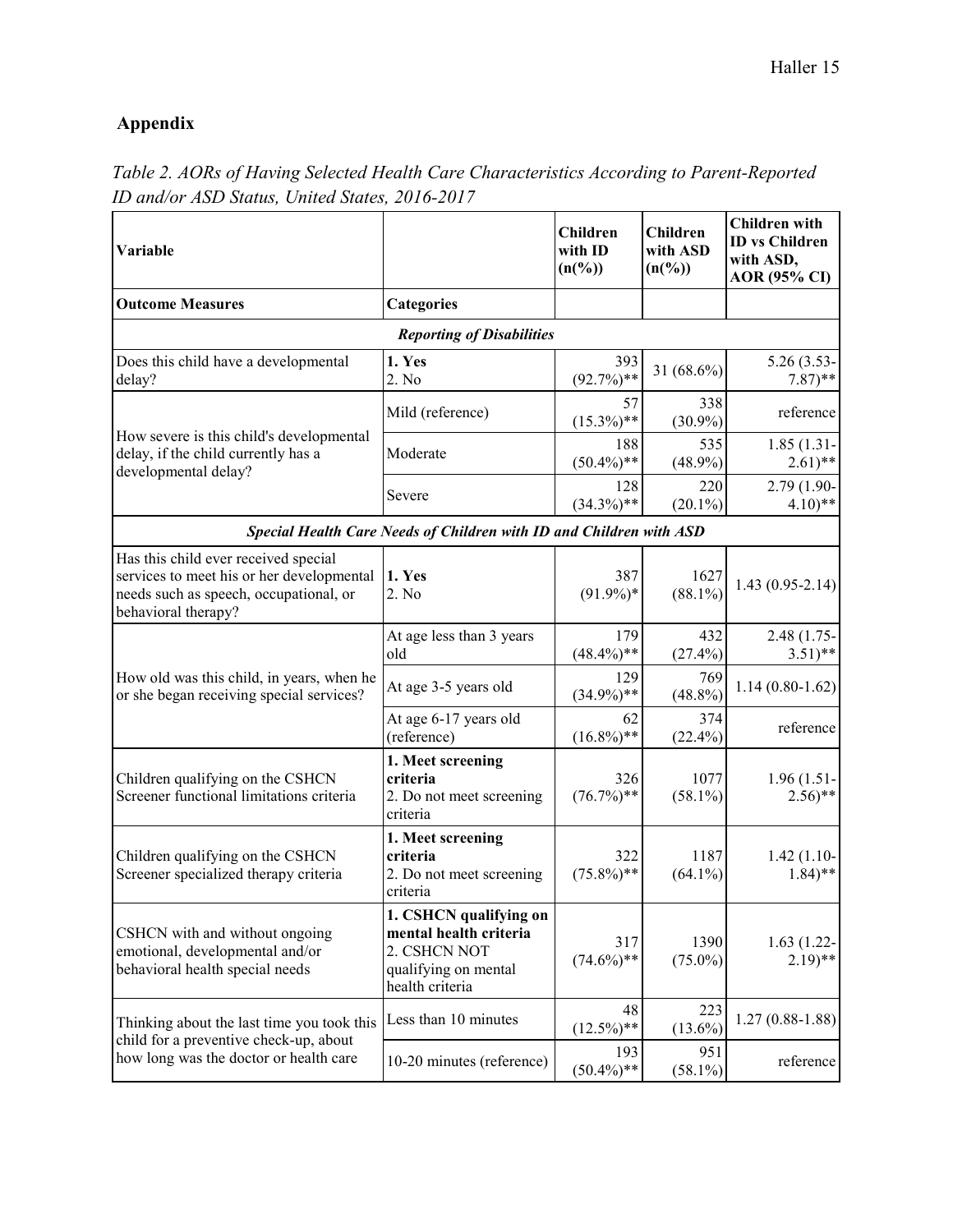| provider who examined this child in the<br>room with you?                                                                  | More than 20 minutes                                                                                                     | 142<br>$(37.1\%)$ ** | 463<br>(28.3%)     | $1.33(1.02 -$<br>$1.73)*$              |
|----------------------------------------------------------------------------------------------------------------------------|--------------------------------------------------------------------------------------------------------------------------|----------------------|--------------------|----------------------------------------|
| Did this child's doctors spend enough<br>time with him or her during check-ups in<br>the past 12 months?                   | Always                                                                                                                   | 237<br>$(59.5\%)$ ** | 925<br>$(54.3\%)$  | $2.02(1.30-$<br>$3.13)$ **             |
|                                                                                                                            | Usually                                                                                                                  | 133<br>$(33.4\%)$ ** | 564<br>$(33.1\%)$  | $1.83(1.16-$<br>$2.90)*$               |
|                                                                                                                            | Sometimes or never<br>(reference)                                                                                        | 28 (7.0%)**          | 216<br>(12.7%)     | reference                              |
| Did this child have time alone with health<br>care provider at last check-up, if between<br>the ages of 12-17 years?       | 1. Had time alone with<br>provider<br>2. Did not have time<br>alone with provider/Did<br>not have preventive<br>check-up | 61<br>$(26.3\%)$ **  | 355<br>$(37.1\%)$  | $0.61(0.43-$<br>$(0.87)$ **            |
|                                                                                                                            | <b>Unmet Needs</b>                                                                                                       |                      |                    |                                        |
| During the past 12 months, was there any<br>time when this child needed medical care<br>but it was not received?           | 1. Yes<br>2. No                                                                                                          | 14<br>$(37.8\%)$ **  | 27 (15.2%)         | $4.72(1.93 -$<br>$11.50$ <sup>**</sup> |
| During the past 12 months, was there any<br>time when this child needed dental care<br>but it was not received?            | 1. Yes<br>2. No                                                                                                          | 22<br>$(59.5\%)$ **  | 55 (30.9%)         | $4.67(2.03 -$<br>$10.8$ <sup>**</sup>  |
| During the past 12 months, was there any<br>time when this child needed vision care<br>but it was not received?            | 1. Yes<br>2. No                                                                                                          | $11(29.7\%)*$        | 26 (14.6%)         | $2.81(1.13-$<br>$6.99)*$               |
| During the past 12 months, was there any<br>time when this child needed hearing care<br>but it was not received?           | 1. Yes<br>2. No                                                                                                          | $9(24.3\%)**$        | 14 (7.9%)          | $4.52(1.55 -$<br>$13.20$ <sup>**</sup> |
| During the past 12 months, was there any<br>time when this child needed mental health<br>services but it was not received? | 1. Yes<br>2. No                                                                                                          | $12(32.4\%)*$        | 95 (53.4%)         | $0.41(0.19-$<br>$0.72)*$               |
| During the past 12 months, did this child<br>see a specialist other than a mental health<br>professional?                  | Yes, received care from a<br>specialist (reference)                                                                      | 240<br>$(56.7\%)$ ** | 642<br>$(34.9\%)$  | reference                              |
|                                                                                                                            | No, but needed to see a<br>specialist                                                                                    | $18(4.3\%)$ **       | 87 (4.7%)          | $0.51(0.28 -$<br>$0.92)*$              |
|                                                                                                                            | No, did not need to see a<br>specialist                                                                                  | 165<br>$(39.0\%)$ ** | 1109<br>$(60.3\%)$ | $0.44(0.34-$<br>$(0.55)$ **            |
| Does this child's current insurance<br>coverage meets his or her health needs?                                             | Always                                                                                                                   | 215 (52.7%)          | 851<br>(47.5%)     |                                        |
|                                                                                                                            | Usually                                                                                                                  | $145(35.3\%)$        | 686<br>(38.3%)     |                                        |
|                                                                                                                            | Sometimes                                                                                                                | 43 (10.5%)           | 224<br>$(12.5\%)$  |                                        |
|                                                                                                                            | Never                                                                                                                    | $5(1.2\%)$           | 31(1.7%)           |                                        |
| Does this child's current insurance<br>coverage allows him or her to see needed<br>provider?                               | Always                                                                                                                   | 261 (64.0%)          | 1085<br>$(60.5\%)$ |                                        |
|                                                                                                                            | Usually                                                                                                                  | 118 (28.9%)          | 530<br>$(29.6\%)$  |                                        |
|                                                                                                                            | Sometimes                                                                                                                | $26(6.4\%)$          | 168 (9.4%)         |                                        |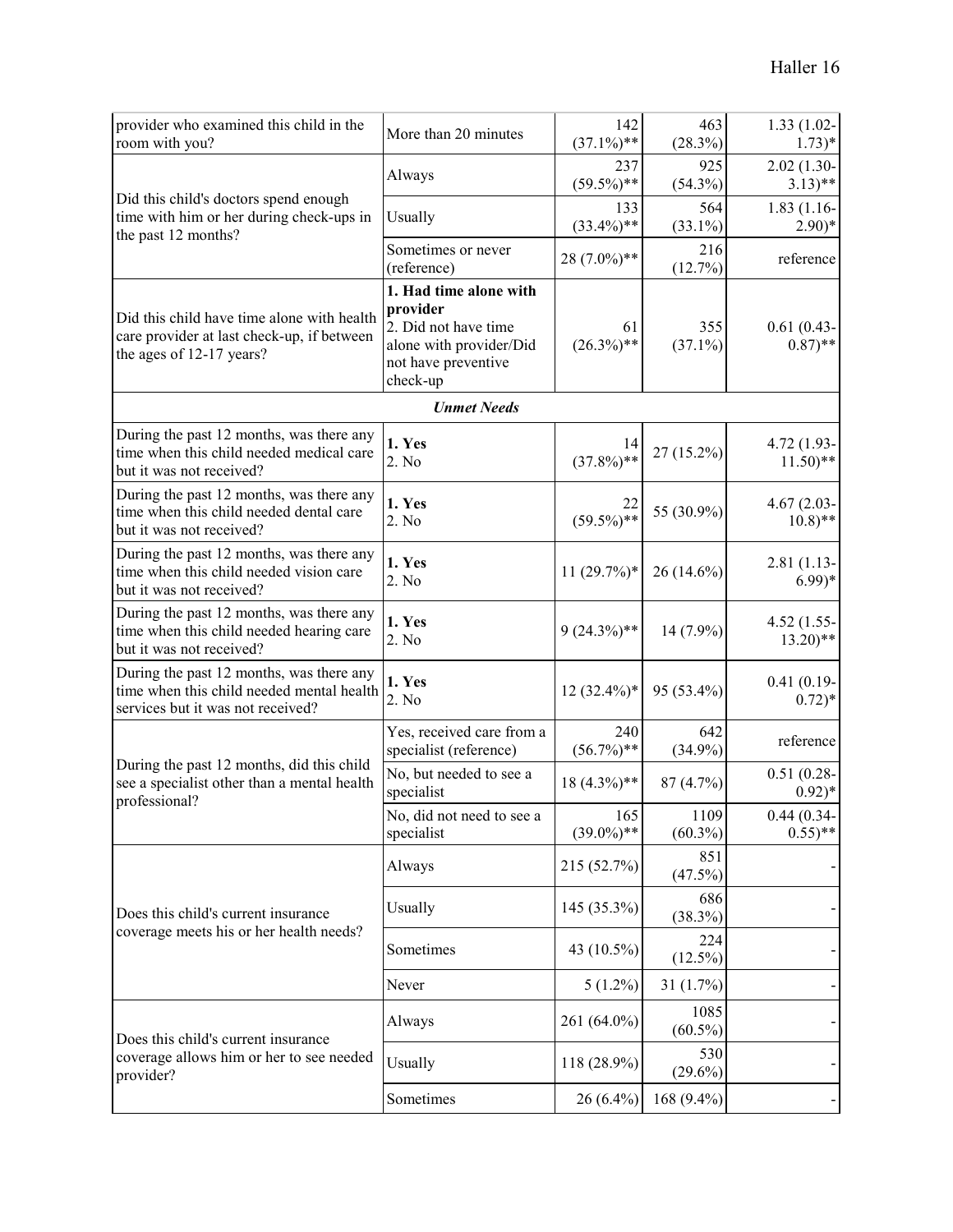|                                                                                                                                                                                             | Never                                                                    | $3(0.7\%)$         | $9(0.5\%)$         |                                      |
|---------------------------------------------------------------------------------------------------------------------------------------------------------------------------------------------|--------------------------------------------------------------------------|--------------------|--------------------|--------------------------------------|
| Did this child have consistent health<br>insurance coverage during the past 12<br>months?                                                                                                   | 1. Insured continuously<br>all year<br>2. Child had a gap in<br>coverage | 392<br>$(92.9\%)*$ | 1762<br>$(95.6\%)$ | $0.36(0.19-$<br>$0.72$ <sup>**</sup> |
| <b>Care Coordination</b>                                                                                                                                                                    |                                                                          |                    |                    |                                      |
| During the past 12 months, have you felt<br>that you could have used extra help<br>arranging or coordinating this child's care<br>among the different health care providers<br>or services? | 1. Yes<br>2. No                                                          | 98 $(26.1\%)$ *    | 478<br>$(31.4\%)$  | $0.67(0.51 -$<br>$(0.88)$ **         |
| Did this child's doctors make it easy for<br>parents to raise concerns or disagree with<br>recommendations?                                                                                 | Always                                                                   | 149<br>$(65.4\%)*$ | 586<br>$(61.7\%)$  | $1.91(1.08 -$<br>$(3.38)*$           |
|                                                                                                                                                                                             | Usually                                                                  | 63 $(27.6\%)*$     | 234<br>(24.7%)     | $2.20(1.19-$<br>$4.07)*$             |
|                                                                                                                                                                                             | Never/Sometimes<br>(reference)                                           | $16(7.0\%)*$       | 129<br>$(13.6\%)$  | reference                            |
| Did this child's doctors work with parents<br>to decide together health care/treatment<br>options?                                                                                          | Always                                                                   | 157<br>$(68.6\%)*$ | 587<br>$(61.6\%)$  | $2.17(1.19-$<br>$4.07)*$             |
|                                                                                                                                                                                             | Usually                                                                  | 58 (25.3%)*        | 245<br>(25.7%)     | $2.11(1.10-$<br>$4.03)*$             |
|                                                                                                                                                                                             | Never/Sometimes<br>(reference)                                           | $14(6.1\%)*$       | 121<br>(12.7%)     | reference                            |
| *= $p<0.05$ , **= $p<0.01$                                                                                                                                                                  |                                                                          |                    |                    |                                      |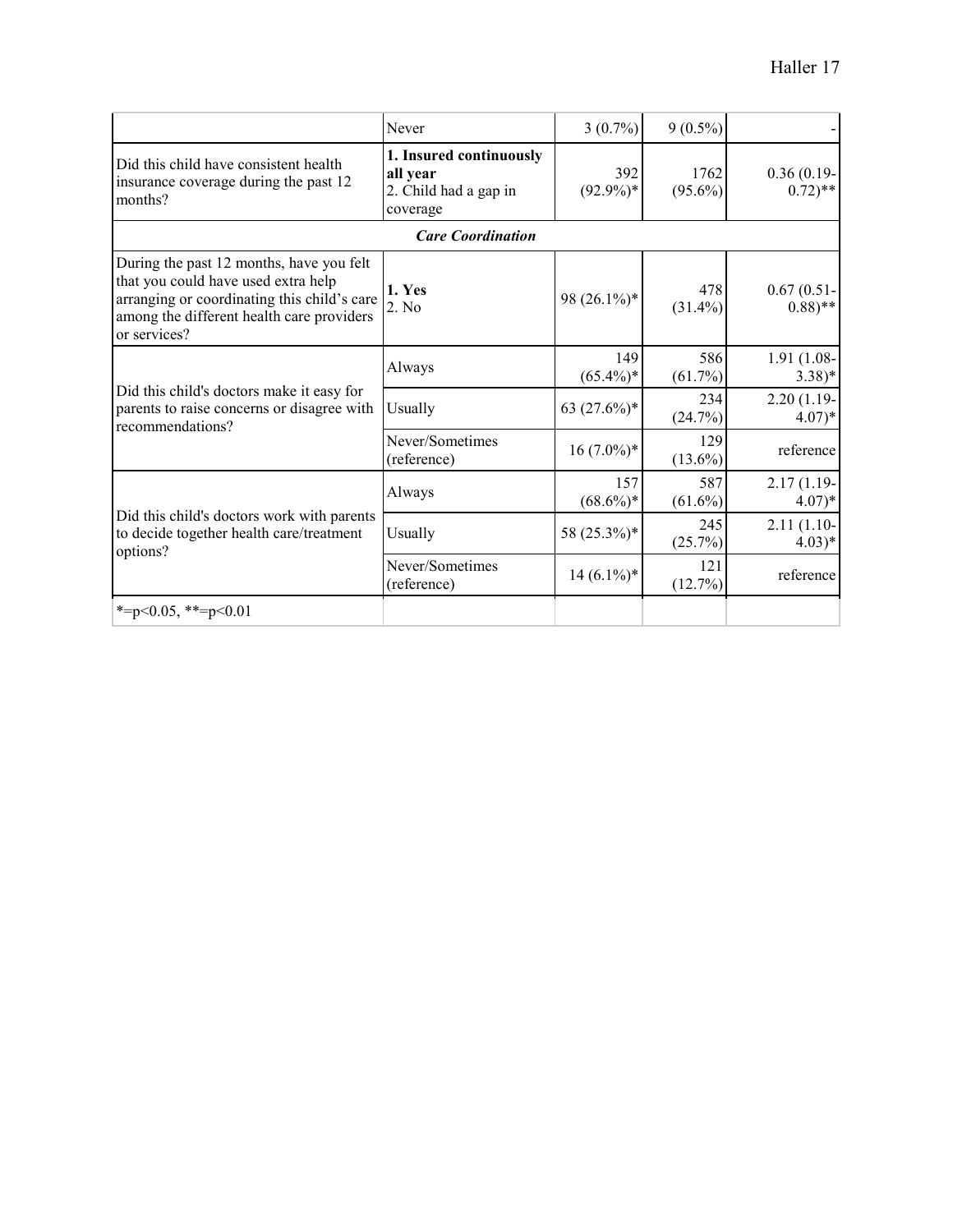### **Reference List**

- 1. Benevides TW, Carretta HJ, Lane SJ. Unmet Need for Therapy Among Children with Autism Spectrum Disorder: Results from the 2005-2006 and 2009-2010 National Survey of Children with Special Health Care Needs. *Matern Child Health J*. 2016;20(4):878-888. doi:10.1007/s10995-015-1876-x
- 2. *Diagnostic and Statistical Manual of Mental Disorders*. 5th ed. Arlington, VA: American Psychiatric Publishing; 2013.
- 3. *Child and Adolescent Health Measurement Initiative (CAHMI) (2019). 2016-2017 National Survey of Children's Health (2 Years Combined), [(SAS/SPSS/Stata)] Indicator Data Set. Data Resource Center for Child and Adolescent Health Supported by Cooperative Agre*.
- 4. Kogan MD, Vladutiu CJ, Schieve LA, et al. The Prevalence of Parent-Reported Autism Spectrum Disorder Among US Children. *Pediatrics*. 2018;142(6):e20174161. doi:10.1542/peds.2017-4161
- 5. Guralnick MJ. Early Intervention for Children with Intellectual Disabilities: An Update. *J Appl Res Intellect Disabil*. 2017;30(2):211-229. doi:10.1111/jar.12233
- 6. Ouellette-Kuntz H, Garcin N, Lewis ME, Minnes P, Martin C, Holden JJ. Addressing health disparities through promoting equity for individuals with intellectual disability. *Can J Public Health*. 2005;96 Suppl 2:S8-22.
- 7. Marrus N, Hall L. Intellectual Disability and Language Disorder. *Child Adolesc Psychiatr Clin N Am*. 2017;26(3):539-554. doi:S1056-4993(17)30040-8
- 8. Lindly OJ, Chavez AE, Zuckerman KE. Unmet Health Services Needs Among US Children with Developmental Disabilities: Associations with Family Impact and Child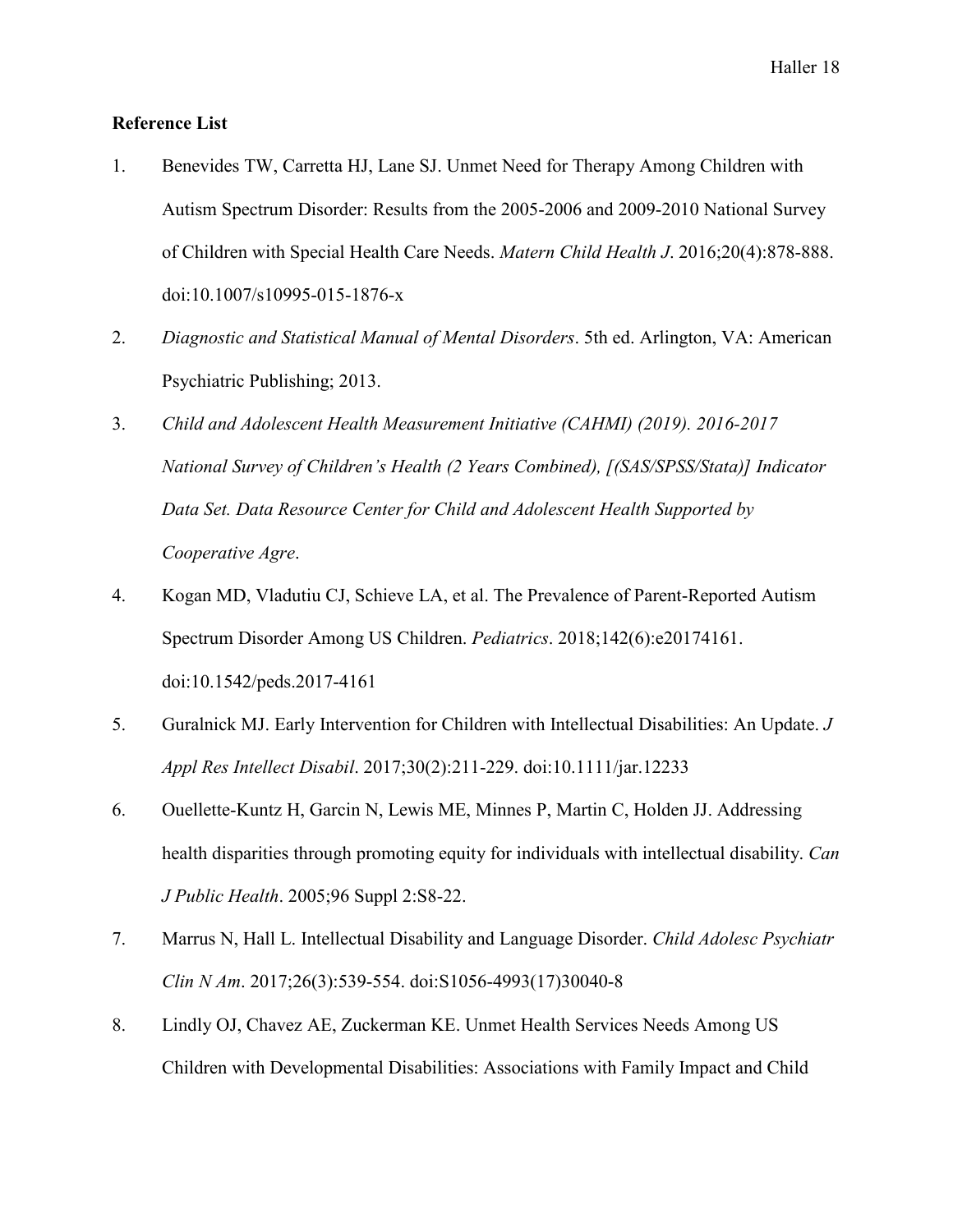Functioning. *J Dev Behav Pediatr*. 2016;37(9):712-723. doi:10.1097/DBP.0000000000000363

- 9. Magnusson D, Palta M, McManus B, Benedict RE, Durkin MS. Capturing Unmet Therapy Need Among Young Children With Developmental Delay Using National Survey Data. *Acad Pediatr*. 2016;16(2):145-153. doi:10.1016/j.acap.2015.05.003
- 10. Karpur A, Lello A, Frazier T, Dixon PJ, Shih AJ. Health Disparities among Children with Autism Spectrum Disorders: Analysis of the National Survey of Children's Health 2016. *J Autism Dev Disord*. 2019;49(4):1652-1664. doi:10.1007/s10803-018-3862-9
- 11. Vohra R, Madhavan S, Sambamoorthi U, Peter CS. Access to services, quality of care, and family impact for children with autism, other developmental disabilities, and other mental health conditions. *Autism*. 2014;18(7):815-826. doi:10.1177/1362361313512902
- 12. Liptak GS, Stuart T, Auinger P. Health care utilization and expenditures for children with autism: data from U.S. national samples. *J Autism Dev Disord*. 2006;36(7):871-879. doi:10.1007/s10803-006-0119-9
- 13. Sannicandro T, Parish SL, Son E, Powell RM. Health Care Changes for Children with Special Health Care Needs, 2005-2011. *Matern Child Health J*. 2017;21(3):524-530. doi:10.1007/s10995-016-2136-4
- 14. Tonnsen BL, Boan AD, Bradley CC, Charles J, Cohen A, Carpenter LA. Prevalence of Autism Spectrum Disorders Among Children With Intellectual Disability. *Am J Intellect Dev Disabil*. 2016;121(6):487-500. doi:10.1352/1944-7558-121.6.487
- 15. Zablotsky B, Kalb LG, Freedman B, Vasa R, Stuart EA. Health care experiences and perceived financial impact among families of children with an autism spectrum disorder. *Psychiatr Serv*. 2014;65(3):395-398. doi:10.1176/appi.ps.201200552